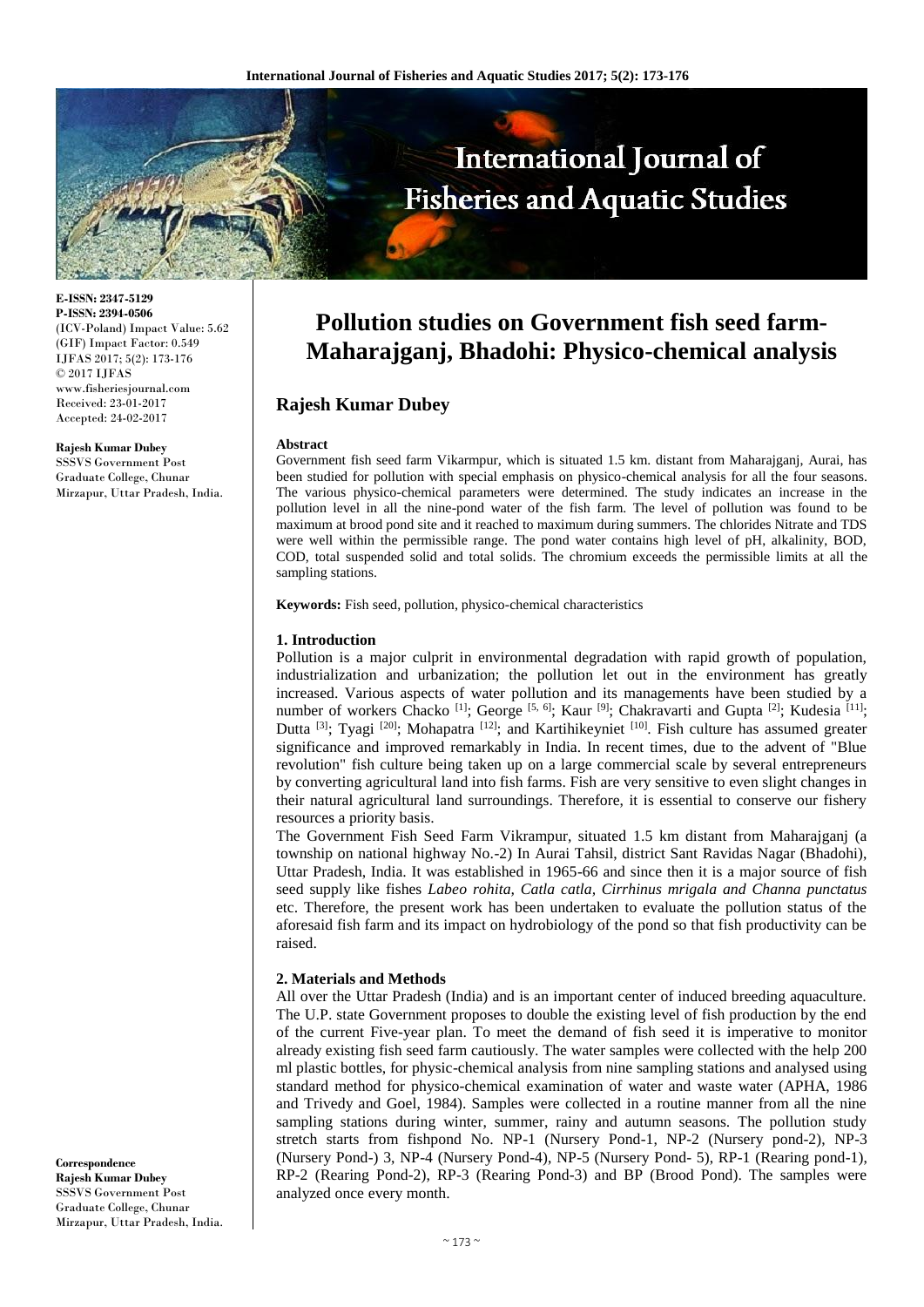## **3. Results and Discussion**

Physico-chemicals analyses are shows in following tables.

| <b>S.N. Parameters</b> |                 |        |          |        | <b>Sampling Stations</b> |        |        |        |          | Standards for water quality parameters WHO 1993<br>(minimum acceptable units) |                    |  |
|------------------------|-----------------|--------|----------|--------|--------------------------|--------|--------|--------|----------|-------------------------------------------------------------------------------|--------------------|--|
|                        |                 | $NP-1$ | NP-<br>2 | $NP-3$ | $NP-4$                   | $NP-5$ | $RP-1$ | $RP-2$ | RP-<br>3 | <b>BP</b>                                                                     |                    |  |
|                        | Temperature     | 20.9   | 20.9     | 20.9   | 20.9                     | 20.9   | 20.9   | 20.9   | 20.9     | 20.8                                                                          |                    |  |
| $\overline{2}$         | pH              | 9.1    | 9.3      | 9.2    | 9.2                      | 9.2    | 9.2    | 9.2    | 9.1      | 9.2                                                                           | 6.5 to 8.5         |  |
| 3                      | Alkalinity      | 503.6  | 502      | 503    | 506                      | 5612   | 502    | 499.3  | 506.     | 508.6                                                                         | $120 \text{ mg}/1$ |  |
| 4                      | DO              | 5.6    | 5.5      | 5.5    | 5.6                      | 5.5    | 5.6    | 5.8    | 5.6      | 5.7                                                                           | $5 \text{ mg}/l$   |  |
| 5                      | <b>BOD</b>      | 49     | 50.3     | 50.3   | 50.3                     | 49.3   | 49.6   | 49.6   | 44.6     | 43.3                                                                          | $30 \text{ mg}/1$  |  |
| 6                      | <b>COD</b>      | 84     | 87.3     | 83.3   | 87                       | 84.6   | 85     | 87.6   | 81       | 86                                                                            | $10 \text{ mg}/l$  |  |
| 7                      | T.SS.           | 145    | 139      | 140.3  | 137.6                    | 136.3  | 139.3  | 134.3  | 144      | 140                                                                           | $100 \text{ mg}/1$ |  |
| 8                      | <b>TDS</b>      | 442.6  | 438      | 438    | 438                      | 438.3  | 439.6  | 417.6  | 429      | 472                                                                           | $500 \text{ mg/l}$ |  |
| 9                      | T.S.            | 587.6  | 577      | 578.3  | 575.6                    | 574.6  | 579    | 522    | 573      | 612                                                                           | $500 \text{ mg}/1$ |  |
| 10                     | Chlorides       | 64     | 59.6     | 58.3   | 60.6                     | 59     | 60.3   | 62.6   | 61.6     | 63                                                                            | $250 \text{ mg}/l$ |  |
| 11                     | <b>Nitrates</b> | 40.3   | 40.3     | 37     | 41                       | 40     | 40.3   | 46.3   | 41       | 38.8                                                                          | $50 \text{ mg}/l$  |  |
| 12                     | Chromium        | 2.4    | 2.5      | 2.2    | 2.5                      | 2.3    | 2.3    | 2.4    | 2.5      | 2.6                                                                           | $0.5 \text{ mg}/l$ |  |

**Table 1:** Physico-chemical determinants of Governments Fish seed farm Maharajganj Aurai (Bhadohi) during winter seasons (November 2015 February 2016)

**Table 2:** Physico-chemical determinants of Governments Fish seed farm Maharajganj Aurai (Bhadohi) during winter seasons (March 2016 to June 2016)

| <b>S.N. Parameters</b> |                 |        |        |        |        | <b>Sampling Stations</b> |        |        |        | Standards for water quality parameters WHO<br>1993 (minimum acceptable units) |                       |
|------------------------|-----------------|--------|--------|--------|--------|--------------------------|--------|--------|--------|-------------------------------------------------------------------------------|-----------------------|
|                        |                 | $NP-1$ | $NP-2$ | $NP-3$ | $NP-4$ | $NP-5$                   | $RP-1$ | $RP-2$ | $RP-3$ | BP.                                                                           |                       |
|                        | Temperature     | 31.3   | 31.3   | 31.2   | 31.3   | 31.4                     | 31.3   | 31.4   | 31.3   | 31.4                                                                          |                       |
| $\overline{2}$         | pΗ              | 9.3    | 9.4    | 9.4    | 9.4    | 9.4                      | 9.5    | 9.4    | 9.4    | 9.4                                                                           | $6.5 \text{ to } 8.5$ |
| 3                      | Alkalinity      | 579    | 585.5  | 584.3  | 584.5  | 593.7                    | 584.2  | 579.7  | 592.2  | 582.2                                                                         | $120 \text{ mg/l}$    |
| 4                      | DO              | 4.1    | 4.3    | 4.2    | 4.3    | 4.1                      | 4.3    | 4.2    | 4.2    | 4.3                                                                           | $5 \text{ mg}/l$      |
|                        | <b>BOD</b>      | 89     | 89.7   | 89.7   | 788.5  | 87.2                     | 88.7   | 84.5   | 88.2   | 88.2                                                                          | $30 \text{ mg/l}$     |
| 6                      | <b>COD</b>      | 142.2  | 145.5  | 145.2  | 142.5  | 145                      | 143.7  | 150.2  | 145.2  | 149.7                                                                         | $10 \text{ mg}/l$     |
|                        | T.SS.           | 279.2  | 280.7  | 2797   | 279.7  | 278.2                    | 280.7  | 290    | 275.2  | 286                                                                           | $100 \text{ mg/l}$    |
| 8                      | <b>TDS</b>      | 532.7  | 535.2  | 531.2  | 532    | 529.2                    | 530.7  | 532.5  | 533.7  | 556.7                                                                         | $500 \text{ mg/l}$    |
| 9                      | T.S.            | 817    | 816    | 811    | 811.7  | 807.5                    | 811.5  | 809    | 809    | 842.7                                                                         | $500 \text{ mg/l}$    |
| 10                     | Chlorides       | 97.2   | 95.7   | 96.5   | 96.7   | 97                       | 97.2   | 96.2   | 94.5   | 92.7                                                                          | $250 \text{ mg}/1$    |
| 11                     | <b>Nitrates</b> | 24     | 23     | 22.7   | 23.7   | 22                       | 23.2   | 30.2   | 20.2   | 23.5                                                                          | $50 \text{ mg}/1$     |
| 12                     | Chromium        | 4.07   | 4.3    | 4.03   | 4.05   | 4.05                     | 3.7    | 4.1    | 3.9    | 4                                                                             | $0.5 \text{ mg}/l$    |

**Table 3:** Physico-chemical determinants of Governments Fish seed farm Maharajganj Aurai (Bhadohi) during winter seasons (July 2016 to September 2016)

| <b>S. N. Parameters</b> |             |        |        |        |        | <b>Sampling Stations</b> |        |        |        | Standards for water quality parameters WHO<br>1993 (minimum acceptable units) |                    |  |
|-------------------------|-------------|--------|--------|--------|--------|--------------------------|--------|--------|--------|-------------------------------------------------------------------------------|--------------------|--|
|                         |             | $NP-1$ | $NP-2$ | $NP-3$ | $NP-4$ | $NP-5$                   | $RP-1$ | $RP-2$ | $RP-3$ | BP                                                                            |                    |  |
|                         | Temperature | 29.3   | 28.9   | 29     | 28.9   | 29.1                     | 29.3   | 29     | 28.9   | 28.8                                                                          |                    |  |
| 2                       | pН          | 8.4    | 8.4    | 8.4    | 8.4    | 8.4                      | 8.2    | 8.3    | 8.2    | 8.6                                                                           | 6.5 to 8.5         |  |
| 3                       | Alkalinity  | 320.3  | 326.3  | 323.3  | 325    | 335.3                    | 325    | 331.3  | 302.3  | 394                                                                           | $120 \text{ mg}/1$ |  |
| 4                       | DO          | 8.4    | 8.7    | 8.6    | 8.5    | 8.5                      | 8.4    | 8.4    | 8.3    | 8.2                                                                           | $5 \text{ mg}/l$   |  |
|                         | <b>BOD</b>  | 24.6   | 24.3   | 24     | 24.3   | 22.6                     | 23     | 22     | 25     | 21                                                                            | $30 \text{ mg/l}$  |  |
| 6                       | <b>COD</b>  | 35.6   | 36.3   | 34     | 36     | 35.6                     | 34.6   | 34     | 34.3   | 40.3                                                                          | $10 \text{ mg}/1$  |  |
|                         | T.SS.       | 297.6  | 303    | 301.3  | 300    | 296.3                    | 298.6  | 310.3  | 300.3  | 291.3                                                                         | $100 \text{ mg/l}$ |  |
| 8                       | <b>TDS</b>  | 321    | 321.3  | 328.6  | 320.3  | 321.6                    | 321    | 317.6  | 315.6  | 329.3                                                                         | $500 \text{ mg/l}$ |  |
| 9                       | T.S.        | 618.6  | 624.3  | 630    | 620.3  | 618                      | 619.6  | 628    | 616    | 620.6                                                                         | $500 \text{ mg/l}$ |  |
| 10                      | Chlorides   | 35     | 35     | 3406   | 33.3   | 35.6                     | 34.6   | 33.3   | 31.3   | 33.3                                                                          | $250 \text{ mg/l}$ |  |
| 11                      | Nitrates    | 61.6   | 62     | 61.3   | 61.3   | 62                       | 62.6   | 65.6   | 60     | 59.3                                                                          | $50 \text{ mg}/l$  |  |
| 12                      | Chromium    | 1.1    | 1.2    | 1.3    | .23    | 1.3                      | 1.2    | 1.5    | 1.4    | 1.3                                                                           | $0.5 \text{ mg}/l$ |  |

**Table 4:** Physico-chemical determinants of Governments Fish seed farm Maharajganj Aurai (Bhadohi) during winter seasons (September 2015 to October 2016)

| <b>S.N. Parameters</b> |             |        |      |                          |      | <b>Sampling Stations</b> |     |        |       | Standards for water quality parameters WHO 1993<br>(minimum acceptable units) |            |  |
|------------------------|-------------|--------|------|--------------------------|------|--------------------------|-----|--------|-------|-------------------------------------------------------------------------------|------------|--|
|                        |             | $NP-1$ |      | $NP-2$   $NP-3$   $NP-4$ |      | $NP-5$                   | RP- | $RP-2$ | $RP-$ | BP                                                                            |            |  |
|                        | Temperature | 25.2   | າ ເາ | 25.1                     | 25.2 | 25                       | 25  | 25.2   | 25.1  | 29.9                                                                          |            |  |
|                        | pΗ          | 8.8    | 8.8  | 8.8                      | 8.8  | 8.7                      | 8.8 | 8.5    | 8.8   | 8.9                                                                           | 6.5 to 8.5 |  |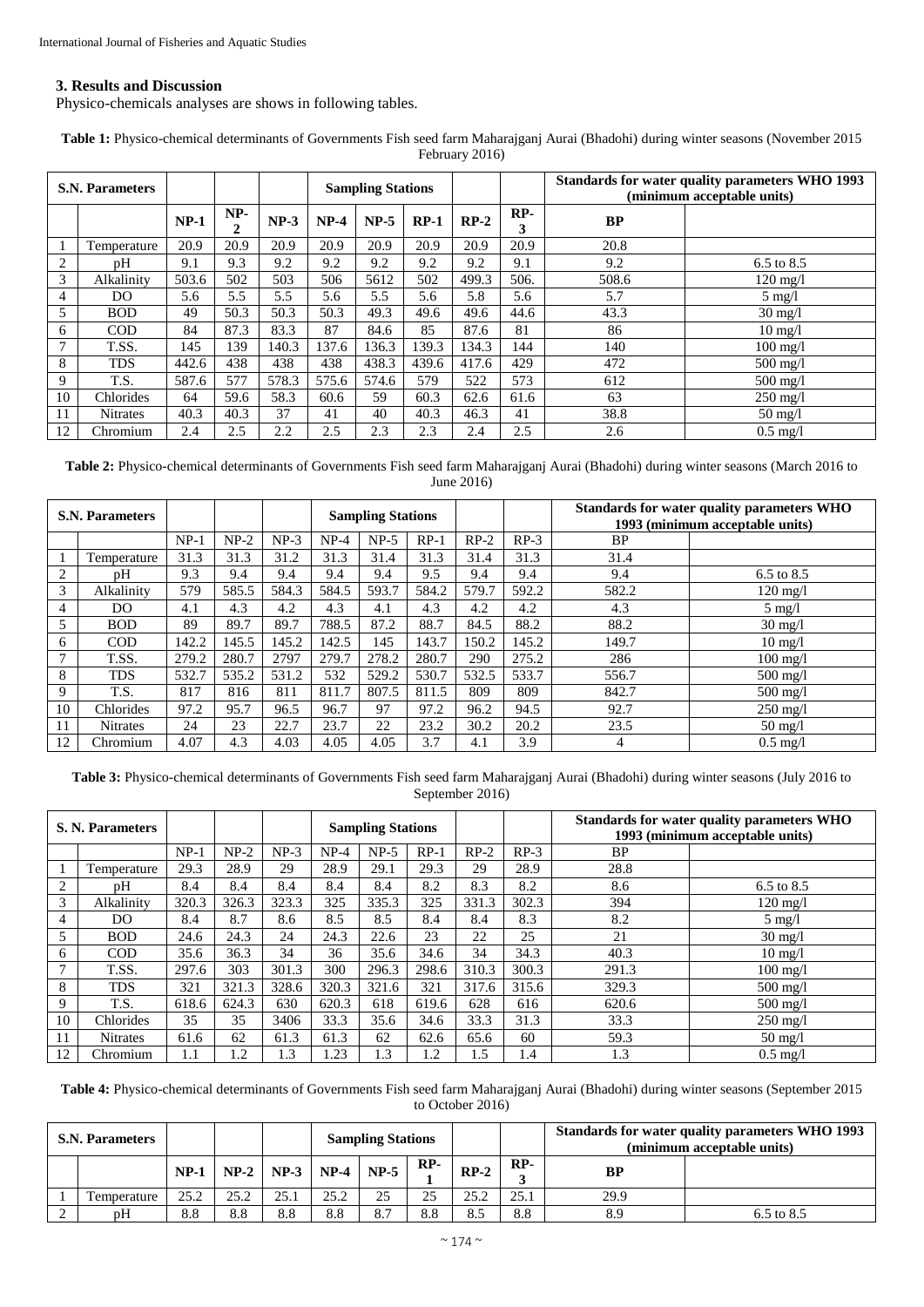|              | Alkalinity      | 437.5 | 439.5 | 437.5        | 414   | 437.5 | 423  | 442.5   | 437  | 463   | $120 \text{ mg}/l$ |
|--------------|-----------------|-------|-------|--------------|-------|-------|------|---------|------|-------|--------------------|
| 4            | DO              | 6.6   | 6.5   | 6.3          | 6.6   | 6.4   | 6.3  | 6.3     | 6.3  | 6.7   | $5 \text{ mg}/l$   |
|              | <b>BOD</b>      | 31    | 30.5  | 30           | 30.5  | 29    | 31   | 25.5    | 31.5 | 30    | $30 \text{ mg}/l$  |
|              | COD             | 59    | 59    | 59.5         | 57    | 58.6  | 59   | 45      | 51   | 60    | $10 \text{ mg}/l$  |
| $\mathbf{r}$ | T.SS.           | 2425  | 247.5 | 252          | 249.5 | 249   | 250  | 220.5   | 226  | 191   | $100$ mg/l         |
| 8            | <b>TDS</b>      | 381   | 372.5 | 372          | 374   | 374.5 | 373  | 419.5   | 372  | 411.5 | $500$ mg/l         |
| $\Omega$     | T.S.            | 623.5 | 620   | 624          | 624   | 623.5 | 623  | 640     | 598  | 602   | $500 \text{ mg/l}$ |
| 10           | Chlorides       | 47    | 47    | 49.5         | 48.5  | 47    | 48.5 | 42.5    | 46.5 | 45.5  | $250$ mg/l         |
|              | <b>Nitrates</b> | 51.5  | 52.5  | 50.5         | 53.5  | 51.5  | 51.5 | 51.5    | 53.5 | 52.5  | $50 \text{ mg}/l$  |
| 12           | Chromium        | 1.3   | 1.6   | $\mathbf{r}$ | 1.7   | 1.7   | 1.5  | $\cdot$ | 1.7  | 1.3   | $0.5 \text{ mg}/l$ |

## **4. Changes of water quality**

- 1. **Temperature:** The temperature of the pond water showed fluctuations, both month wise and season wise. The fluctuations were found between 20.8 to 31.4  $^0$ C (table 1 to 4); which is within the tolerance limit for the phytoplankton's and the developing frys, fingerlings and maturing fish inhabiting the different ponds. Average temperature differences during different seasons were generally small (table 1 to 4). A comparison of dissolved oxygen content (DO) of water with temperature revealed that of high temperature coincided with those of low oxygen content.
- 2. **pH:** The average pH value of those pond water under investigation were in the alkaline range during all the seasons. The recorded pH value ranged within 9.3 to 9.5 during summer, 8.2 to 8.6 during rainy seasons, 9.1-9.3 during winter and 8.5 to 8.9 during autumn at all the nine sampling stations. It is known that pH of water does not cause any severe health hazard, however high pH induces the formation of trihalomethanes which are toxic (Trivedy and Goel, 1986). In the present investigation, pH valued were slightly above the WHO standards 1993  $(6.5 - 8.5)$
- 3. **Alkalinity:** The observed values of total alkalinity were found within 499.3 to 508.6 mg/l during winter seasons; 579 to593.7 mg/l during summer; 302.3 to 394 mg/l during rainy and 414 to 463 mg/l during autumn in all the nine ponds (table 1-4). Higher values of total alkalinity registered during summer might be due to the presence of excess of free CO<sup>2</sup> produced as results of decomposition process. Phillipose (1960) has classified the confined water of India in three broad categories viz.; (a) 4-50 ppm alkalinity as "low. (b) 50-100 ppm alkalinity as "moderate" and (c) 100-+600 ppm alkalinity as "high". Accordingly, the ponds under present investigation with its alkalinity could be of placed in "high" category of nutrient type.
- 4. **Dissolved Oxygen (DO):** The seasonal variations in DO of the all nine ponds have been furnished in (Table 1 to 4). Low DO content was observed in the ponds. The depletion of DO in different season may be ascribed to the combined effect of rising temperature, rapid decomposition of organic material and involvement of aquatic plants. The amount of oxygen available in natural water is governed by several factors like temperature, biochemical degradation of organic matter, respiration, photosynthesis and salinity. The rate of depletion of organic content has been used as criteria to evaluate the quality of water bodies. Dissolved oxygen of an aquatic biota is critical attribute as its low concentration adversely affects fish population even at level which do

not cause mortality making them more susceptible to parasites and disease (plump et. al., 1978) and also decrease the metabolic rate and spawning of the aquatic animals (Fry, 1971). John (1952) has observed severe dypsea in fishes at about 0.5 mg/l of oxygen in less than 5 seconds at 20  $^{\circ}$ C. Similarly, Nammatawar (1984) considered that oxygen is the unknown factor, which is responsible for fish mortality.

It is important to note that low dissolved oxygen valued were noted only during summer 2015 (4.1 mg/l) suggesting heavy organic matter laden waste. Such low levels of DO greatly threaten and survival of aquatic organisms as a minimum of 5mg/l oxygen is required for fish fauna.

- 5. **Biological Oxygen Demand (BOD) and Chemical Oxygen demand (COD):** The measurement of BOD and COD is good index for the assessment of pollution load (Gupta and Sharma, 2000). Comparatively higher valued of BOD and COD are encountered in the ponds as compared to standard limits (0 mg/l BOD and 10 mg/l COD WHO 1993). The BOD variations during winter form station No. 1 to 9 were 43.3 to 50.3 mg/l, and during summer rainy autumn seasons the values ranged from 87.2 to 88.7 mg/l, 21.0 to 25.0 mg/l and 25.5 to 31.5 mg/l respectively. The observed value of COD during winter, summer, rainy and autumn season at all the sampling stations ranged from 81.0 to 86.0 mg/l, 142.2 to 150.2 mg/l, 34.0 to 40.3 mg/l and 45.0 to 60.0 mg/l respectively. As expected BOD & COD valued showed opposite of DO results and indicated heavy discharge of wastes.
- 6. **Total Suspended Solids:** Total suspended solids considered to be pollution indicators as it shows an increasing affinity with the pollution condition (Pandey and Pandey 1980); David and Ray (1962) stated that solids may change the osmotic regulation and cause suffocation to fish even in the presence of high DO. During present investigations seasonal variations of suspended solids in all the nine ponds presented in the Table (1-4). The value varied from 134.3 to 144.4 mg/l during winter, 275.2 to 286.0 mg/l during summer, 291. 3 to 310. mg/l during rainy and 220.5 to 252.0 mg/l during autumn respectively. Comparatively higher values were recorded than standard limits (100 mg/l WHO 1993).
- 7. **Total Dissolved Solids:** The seasonal variations in total dissolved solids (TDS) in the aquatic environment under study are presented in Table 1 to 4. During present investigations, concentration of TDS found within tolerance limits (1000 mg/l WHO 1993) at all the sampling stations.